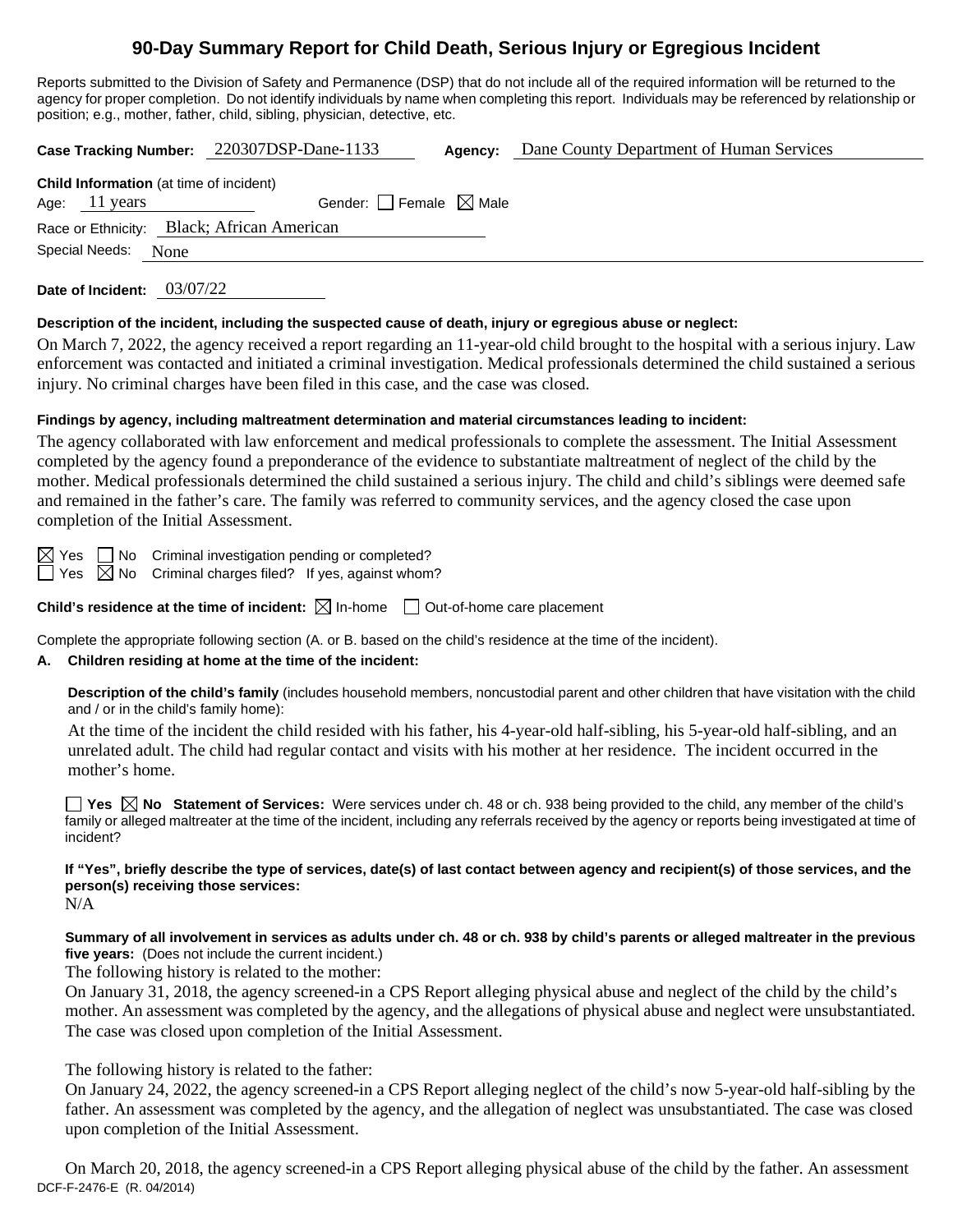was completed by the agency, and the allegation of physical abuse was unsubstantiated. The case was closed upon completion of the Initial Assessment.

#### **Summary of actions taken by the agency under ch. 48, including any investigation of a report or referrals to services involving the child, any member of the child's family living in this household and the child's parents and alleged maltreater.** (Does not include the current incident.)

(Note: Screened out reports listed in this section may include only the date of the report, screening decision, and if a referral to services occurred at Access. Reports that do not constitute a reasonable suspicion of maltreatment or a reason to believe that the child is threatened with harm are not required to be screened in for an Initial Assessment, and no further action is required by the agency.)

The following history is related to the mother:

On February 1, 2018, the agency screened-out a CPS Report.

On January 31, 2018, the agency screened-in a CPS Report alleging physical abuse and neglect of the child by the child's mother. An assessment was completed by the agency, and the allegations of physical abuse and neglect were unsubstantiated. The case was closed upon completion of the Initial Assessment.

On December 12, 2017, the agency screened-out a CPS Report.

On July 31, 2017, the agency screened-out a CPS Report.

On March 2, 2017, the agency screened-out a CPS Report.

On June 1, 2015, the agency screened-out a CPS Report.

On February 25, 2015, the agency screened-out a CPS Report.

On July 16, 2013, the agency screened-in a CPS Report alleging physical abuse of the child by the mother. An assessment was completed by the agency, and the allegation of physical abuse was unsubstantiated. The case was closed upon completion of the Initial Assessment.

The following history is related to the father:

On January 24, 2022, the agency screened-in a CPS Report alleging neglect of the child's now 5-year-old half-sibling by the father. An assessment was completed by the agency, and the allegation of neglect was unsubstantiated. The case was closed upon completion of the Initial Assessment.

On January 21, 2022, the agency screened-out a CPS Report.

On January 17, 2020, the agency screened-out a CPS Report.

On December 6, 2019, the agency screened-out a CPS Report.

On June 18, 2018, the agency screened-out a CPS Report.

On March 20, 2018, the agency screened-in a CPS Report alleging physical abuse of the child by the father. An assessment was completed by the agency, and the allegation of physical abuse was unsubstantiated. The case was closed upon completion of the Initial Assessment.

On February 25, 2015, the agency screened-out a CPS Report.

On July 12, 2013, the agency screened-in a Services Report. The family was referred to community resources.